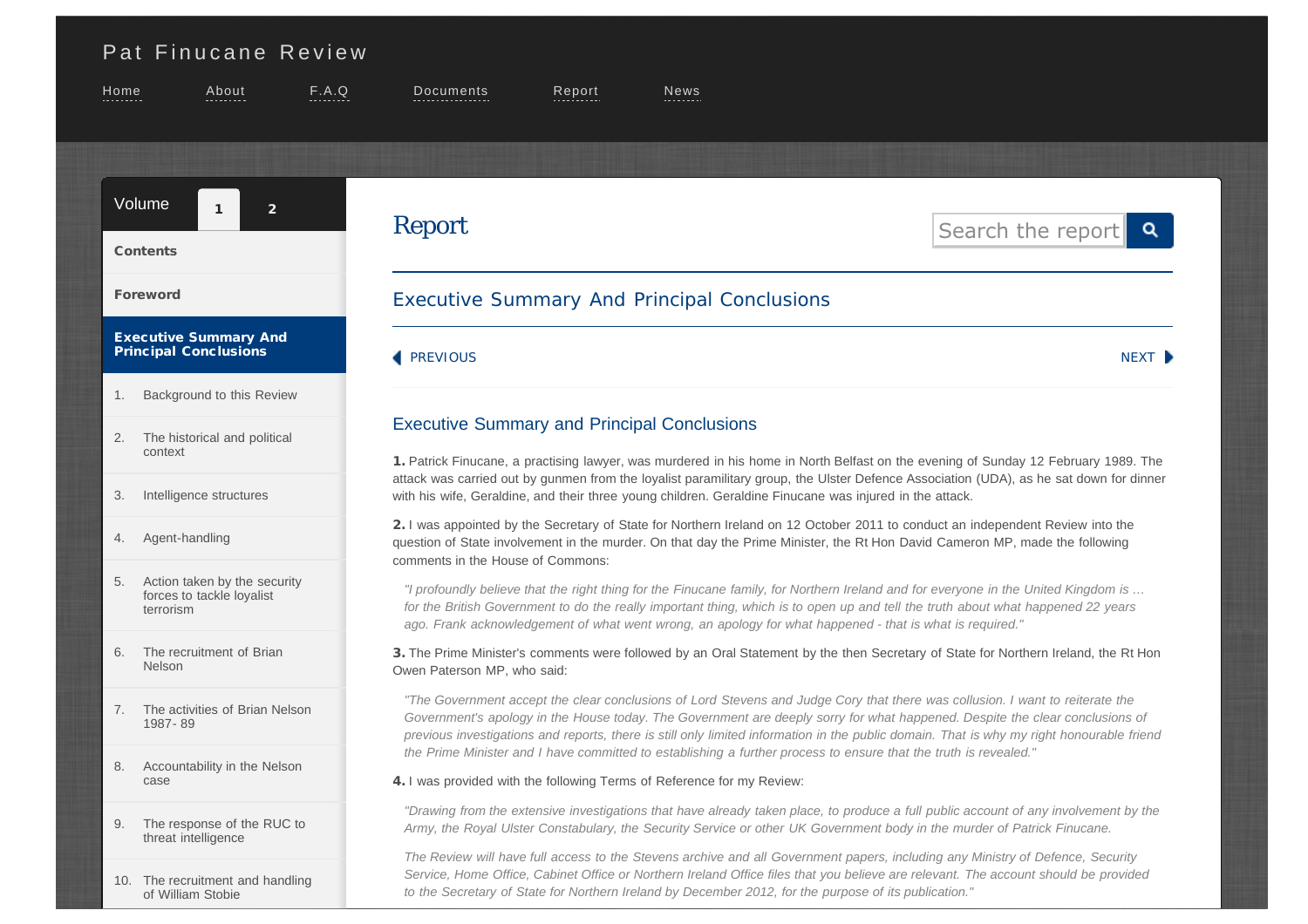- [11.](http://www.patfinucanereview.org/report/volume01/chapter011/) [The flow of information from](http://www.patfinucanereview.org/report/volume01/chapter011/) [members of the security forces](http://www.patfinucanereview.org/report/volume01/chapter011/) [to the UDA](http://www.patfinucanereview.org/report/volume01/chapter011/)
- [12.](http://www.patfinucanereview.org/report/volume01/chapter012/) [Overview of the murder of](http://www.patfinucanereview.org/report/volume01/chapter012/) [Patrick Finucane](http://www.patfinucanereview.org/report/volume01/chapter012/)
- [13.](http://www.patfinucanereview.org/report/volume01/chapter013/) [The theft of the UDR weapon](http://www.patfinucanereview.org/report/volume01/chapter013/) [in 1987](http://www.patfinucanereview.org/report/volume01/chapter013/)
- [14.](http://www.patfinucanereview.org/report/volume01/chapter014/) [The comments made by](http://www.patfinucanereview.org/report/volume01/chapter014/) [Douglas Hogg MP](http://www.patfinucanereview.org/report/volume01/chapter014/)
- [15.](http://www.patfinucanereview.org/report/volume01/chapter015/) [Security Service propaganda](http://www.patfinucanereview.org/report/volume01/chapter015/) [initiatives](http://www.patfinucanereview.org/report/volume01/chapter015/)
- [16.](http://www.patfinucanereview.org/report/volume01/chapter016/) [The response to threat](http://www.patfinucanereview.org/report/volume01/chapter016/) [intelligence relating to Patrick](http://www.patfinucanereview.org/report/volume01/chapter016/) [Finucane](http://www.patfinucanereview.org/report/volume01/chapter016/)
- [17.](http://www.patfinucanereview.org/report/volume01/chapter017/) [The failure to take action](http://www.patfinucanereview.org/report/volume01/chapter017/) [against the West Belfast UDA](http://www.patfinucanereview.org/report/volume01/chapter017/) [prior to the murder of Patrick](http://www.patfinucanereview.org/report/volume01/chapter017/) [Finucane](http://www.patfinucanereview.org/report/volume01/chapter017/)
- [18.](http://www.patfinucanereview.org/report/volume01/chapter018/) [Allegation that RUC officers](http://www.patfinucanereview.org/report/volume01/chapter018/) [encouraged the murder of](http://www.patfinucanereview.org/report/volume01/chapter018/) [Patrick Finucane](http://www.patfinucanereview.org/report/volume01/chapter018/)
- [19.](http://www.patfinucanereview.org/report/volume01/chapter019/) [Allegations that RUC officers](http://www.patfinucanereview.org/report/volume01/chapter019/) [facilitated the murder of Patrick](http://www.patfinucanereview.org/report/volume01/chapter019/) [Finucane](http://www.patfinucanereview.org/report/volume01/chapter019/)
- [20.](http://www.patfinucanereview.org/report/volume01/chapter020/) [The role of Thomas 'Tucker'](http://www.patfinucanereview.org/report/volume01/chapter020/) [Lyttle and his relationship with](http://www.patfinucanereview.org/report/volume01/chapter020/) [RUC officers](http://www.patfinucanereview.org/report/volume01/chapter020/)
- [21.](http://www.patfinucanereview.org/report/volume01/chapter021/) [Brian Nelson and the murder](http://www.patfinucanereview.org/report/volume01/chapter021/) [of Patrick Finucane](http://www.patfinucanereview.org/report/volume01/chapter021/)
- [22.](http://www.patfinucanereview.org/report/volume01/chapter022/) [William Stobie and the murder](http://www.patfinucanereview.org/report/volume01/chapter022/) [of Patrick Finucane](http://www.patfinucanereview.org/report/volume01/chapter022/)
- [23.](http://www.patfinucanereview.org/report/volume01/chapter023/) [The response of the State to](http://www.patfinucanereview.org/report/volume01/chapter023/) [the murder of Patrick Finucane](http://www.patfinucanereview.org/report/volume01/chapter023/)
- [24.](http://www.patfinucanereview.org/report/volume01/chapter024/) [The Stevens I Investigation](http://www.patfinucanereview.org/report/volume01/chapter024/) [and the prosecution of Brian](http://www.patfinucanereview.org/report/volume01/chapter024/)

# The work of my independent Review

5. The references in the Secretary of State's statement to "*the clear conclusions of Lord Stevens and Judge Cory*" are to the separate investigations touching on Patrick Finucane's murder which Lord (formerly Sir John) Stevens, the former Metropolitan Police Commissioner, and former Justice Peter Cory (of the Supreme Court of Canada) had previously undertaken. Whilst I have drawn on their investigations and findings, I decided to approach my task by looking at the evidence afresh, without feeling bound by their earlier findings - particularly as Justice Cory expressed his own to be "*provisional*".

6. Sir John Stevens carried out a series of criminal investigations into alleged collusion between the security forces and loyalist paramilitaries in Northern Ireland. His third investigation (Stevens III) was commissioned in 1999 and focused specifically on the murder of Patrick Finucane. As a result of the three investigations carried out by Sir John, I am the beneficiary of some 12,000 witness statements, 32,000 documents and, in all, over a million pages of material.

7. However, although the volume of material already collated by Sir John Stevens was enormous, I decided at the outset of my Review that it was important to conduct a far more wide-ranging process than a straightforward examination of the available evidence gathered by the criminal investigations. I have, therefore, sought and received new documentary material from all the organisations cited in my Terms of Reference and a number of Government Departments. That material has included new and significant information that was not available to Sir John Stevens or Justice Cory.

8. A further aspect of my Review has involved engaging with key individuals who could assist me in producing a full public account. Amongst others, I met with individuals who had served in the Army, the RUC and the Security Service, and questioned them about these matters. I also received a series of written submissions. I have engaged in this process both in order to receive new information that could assist me in my work, and to provide individuals and organisations with an opportunity to make representations about issues on which they have been the subject of criticism.

9. I also came to the conclusion that it was insufficient for my Report to involve merely an account of my findings. In view of the background to this case, and the intense controversy it has aroused, I announced on 10 November 2011 that I would be declassifying and publishing documents, including original intelligence material, alongside my Report. As part of this process, I identified the key documents relating directly to the murder of Patrick Finucane, and have published them in Volume II of this Report.

10. In view of the serious obstruction of previous criminal investigations examined in this Report, it is important to acknowledge that all relevant Government Departments and Agencies co-operated fully and openly with my Review. Although I had no statutory powers of compulsion, I was given access to all the evidence that I sought, including highly sensitive intelligence files. I should specifically acknowledge the assistance provided by the Ministry of Defence, the Security Service and the Police Service of Northern Ireland, all of which held a large quantity of relevant material. The assistance and co-operation provided by these organisations was exemplary.

11. I should also record that retired senior intelligence officers, and the former BBC journalist John Ware, also engaged extensively with the work of my Review and provided me with important evidence and insights. Their assistance was provided voluntarily and was extremely valuable in enabling me to produce this Report.

12. In this Executive Summary and Principal Conclusions, I deal in outline form with the key facts and findings in this case. However, my conclusions have been based on a detailed examination of the evidence. This Summary must, therefore, be considered in conjunction with my full Report, in which I set out the evidence that I have considered and my reasons for reaching certain conclusions.

# The context to the murder of Patrick Finucane

13. In his statement to Parliament on 12 October 2011, the Secretary of State for Northern Ireland expanded on my remit by explaining that:

*"[The Government] accepting collusion is not sufficient in itself. The public now need to know the extent and nature of that collusion."*

14. In order to examine the extent and nature of what the Government accepts to be collusion, I have undertaken an exhaustive examination of the context to the murder of Patrick Finucane in 1989.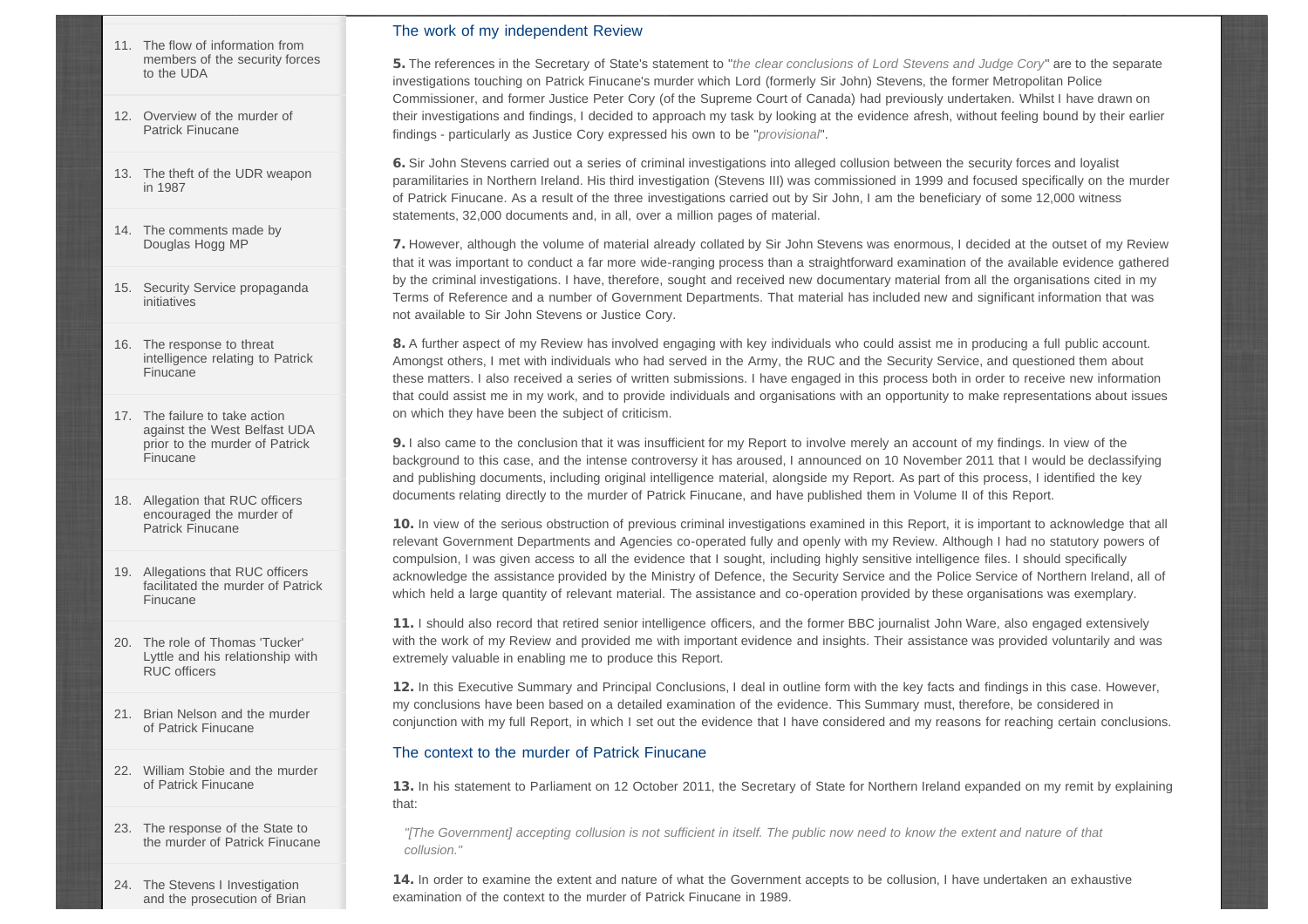#### [Nelson](http://www.patfinucanereview.org/report/volume01/chapter024/)

[25.](http://www.patfinucanereview.org/report/volume01/chapter025/) [Allegations that Government](http://www.patfinucanereview.org/report/volume01/chapter025/) [Ministers sanctioned collusive](http://www.patfinucanereview.org/report/volume01/chapter025/) [activity](http://www.patfinucanereview.org/report/volume01/chapter025/)

15. My Report deals at length with the historical and security background in Northern Ireland in the late 1980s. In view of the gravity of my findings, it is essential to highlight in this Summary some of the key contextual issues.

16. By 1989 Northern Ireland had experienced over two decades of sustained and often brutal conflict. Although the Government viewed the paramilitary violence endemic during the Troubles as a form of terrorism, it essentially treated both republican and loyalist terrorists as criminals who were to be brought to justice within the judicial system in place in Northern Ireland.

17. The security forces and intelligence agencies faced an extraordinarily difficult task. Many RUC and Army personnel were murdered throughout the course of the Troubles as they sought to carry out their duties to the public and the State. During the late 1980s there was an upsurge in Irish Republican Army (IRA) violence following the importation of arms from Libya and an increasingly militant loyalist backlash following the 1985 Anglo-Irish Agreement, which was seen by many loyalists as a betrayal by the UK Government.

18. A significant part of my Report focuses on the organisations involved in intelligence-gathering in Northern Ireland. I believe that the intelligence-led security response to the Troubles did play a significant role in constraining all terrorist organisations, to the extent that they were forced to realise that their aims were not achievable by violence.

19. In the context of this Report, it is important to acknowledge, in particular, that the work of the Royal Ulster Constabulary's Special Branch (RUC SB) and the Security Service had a significant impact in thwarting and constraining loyalist terrorist groups. Many intelligence-led operations against republican paramilitary groups were also notably successful during this period.

20. In order to understand how an event such as the murder of Patrick Finucane could have occurred, it is important to consider a number of other key contextual themes which I have examined, as follows:

(i) the lack of any adequate framework or guidance for the handling of agents in Northern Ireland;

(ii) the actions of the Army agent Brian Nelson during the period 1987-89 and the accountability of agencies of the State in his case;

(iii) the responsibilities of the RUC, and in particular the handling of threat intelligence during the period; and

(iv) the flow of information from members of the security forces to loyalist paramilitaries during the late 1980s.

I summarise my findings on each of these thematic issues below.

#### The lack of an adequate framework for agent-handling

21. Intelligence gained from human agents is, clearly, a potent weapon for the State in countering terrorism of the kind that prevailed during the Troubles. Nowhere was the need for a proper legal framework for agent-handling thrown into sharper focus than in Northern Ireland. I have accordingly considered at length the accusations that have been made against successive governments that they each failed to provide a proper and lawful regime for the conduct of agent-handling operations.

22. The submissions made to my Review by all former intelligence officers stressed that an agent could only provide the most valuable, and potentially life-saving, intelligence if they were infiltrated into the heart of a terrorist group. It followed that agents who were so infiltrated would, in order to maintain their cover, be required of necessity to engage in criminal conspiracies with their terrorist associates (whilst, in theory, seeking to help the security forces to frustrate the realisation of these plans).

23. In my view, the running of effective agents in Northern Ireland was such a fraught and difficult task that it manifestly required the support of a clear legal and policy framework. I have established, though, that there was no adequate framework in Northern Ireland in the late 1980s. Accordingly, each of the three agencies running agents - the RUC SB, the Army's Force Research Unit (FRU) and the Security Service - operated under their own separate regimes. The result was that: the RUC SB had no workable guidelines; the FRU were subject to Directives and Instructions that were contradictory; and the Security Service received no effective external guidance to make clear the extent to which their agents could be permitted to engage in criminality in order to gather intelligence.

24. It was apparent that successive Governments knew that agents were being run by the intelligence agencies in Northern Ireland without recourse to any effective guidance or a proper legal framework. I found that repeated attempts were made by senior RUC, Security Service and (latterly) Army officers to raise this very issue with Government Ministers at Cabinet level. Yet it was not until 1993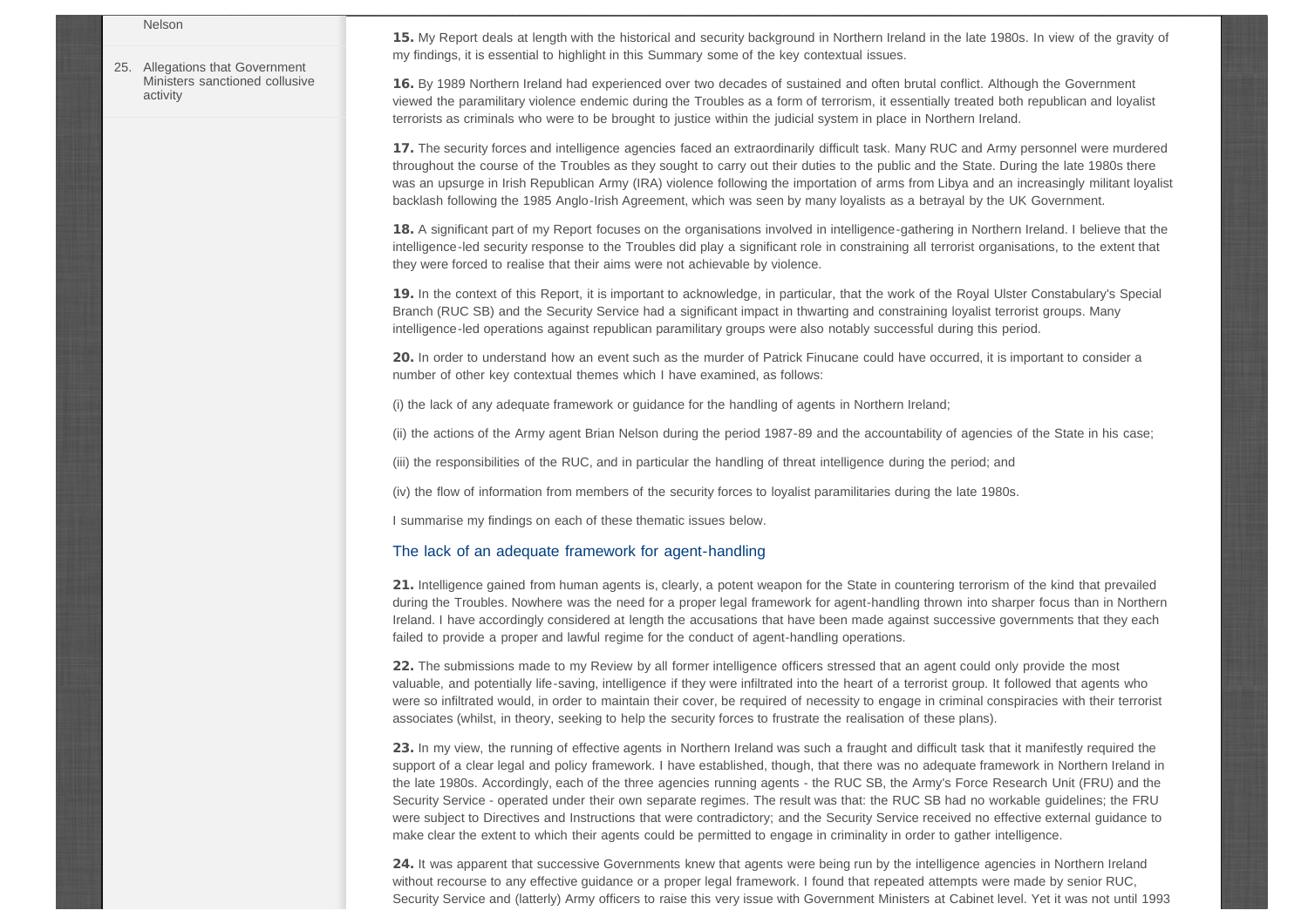that some Cabinet Ministers belatedly came to support the creation of a legislative framework. Even then, it was not until seven years later, when the Regulation of Investigatory Powers Act 2000 (RIPA) was passed, that any description of a statutory regime was created.

25. The practical implications of the failure to provide policy direction on agent-handling were significant. It meant that agent-handlers and their superiors were expected to gather intelligence without clear guidance as to the extent to which their agents could become involved in criminal activity in order to achieve this objective. Intelligence officers were, in effect, being asked to perform a task that, in some cases, could not be achieved effectively in ways that were lawful. It is my view that those charged with upholding the law should never be put in the position of potentially having to break the law in order to discharge their official duties.

26. My overall conclusion is that there was a wilful and abject failure by successive Governments to provide the clear policy and legal framework necessary for agent-handling operations to take place effectively and within the law.

#### The actions of Brian Nelson from 1987 to 1989 and the accountability of State agencies in his case

27. Brian Nelson was recruited and handled by the FRU, a covert section of the Army which ran agents in Northern Ireland. Nelson's case provides perhaps the most striking illustration of the failures evident in the handling of some agents in Northern Ireland at the time. Serious concerns over the nature of the FRU's handling of him were raised by the then Attorney General, Sir Patrick Mayhew QC, in 1991. At his trial the following year, Nelson pleaded guilty to a number of serious criminal offences, including five conspiracies to murder.

28. Nelson had previously been sentenced to seven years' imprisonment for offences relating to the kidnapping and torture of a partially sighted man. He was released from prison in 1977, and was first recruited and run as a FRU agent from 1984 to 1985. During this period he played a pivotal role in the targeting and attempted murder of a Sinn Féin Councillor. Despite this background, and after living for a time in West Germany, Nelson was re-recruited by the FRU in 1987 and persuaded to move back to Northern Ireland. There he was tasked with re-infiltrating the UDA with a view to becoming their 'Intelligence Officer'. Although Nelson achieved this objective rapidly, there were clear warning signs that should have raised serious questions about his suitability to be employed as an agent of the State.

29. The subsequent running of Brian Nelson as an Army agent is a matter which has caused me grave concern. The evidence suggests that following his re-recruitment he played some part in at least four murders and ten attempted murders. I am also satisfied that, with the knowledge and acquiescence of his FRU handlers, Nelson extensively updated and disseminated targeting material to other loyalist paramilitaries which they subsequently used in their efforts to carry out terrorist attacks. My overall assessment of Nelson is that he was motivated by a desire to see what he perceived to be 'legitimate' republican targets killed, and that his actions materially increased the targeting capacity of the UDA and thereby furthered their murderous objectives.

30. In the light of the contradictory explanations that have been offered over the intervening years, the accountability of the relevant State organisations for this situation is a complex matter that has required rigorous analysis of the evidence. It is clear that Nelson was re-infiltrated into the UDA and tasked to focus its targeting on what the FRU's Commanding Officer referred to as 'PIRA [Provisional IRA] activists'. The stated rationale for this tasking was that such targets would prove more difficult for the UDA to attack as it would take time to locate them, thus making it easier for the security forces to take the necessary counter-measures in order to save lives.

31. The evidence, however, demonstrates that such counter-measures were only very rarely taken in response to intelligence provided by Nelson. Indeed, I have found just three cases in which the security forces took action on the intelligence that he provided to seek to frustrate UDA attacks. In each instance there are indications in the intelligence documents to suggest that, in the absence of specific considerations relating to these cases, the attacks might otherwise have proceeded.

32. I am satisfied that Brian Nelson's desire to see republicans attacked was clearly apparent to the FRU throughout this period. I have also come to the view that, given the nature of the tasking he received from the FRU, Nelson was unlikely to have believed there was any distinction between his objective of targeting supposedly 'legitimate' republican targets on the one hand, and the objectives of the FRU on the other.

33. In this context, I was particularly concerned by the fact that, on occasions, Nelson's FRU handlers provided him with information that was subsequently used for targeting purposes. These actions are, in my view, indicative of handlers in some instances deliberately facilitating Nelson's targeting of PIRA members.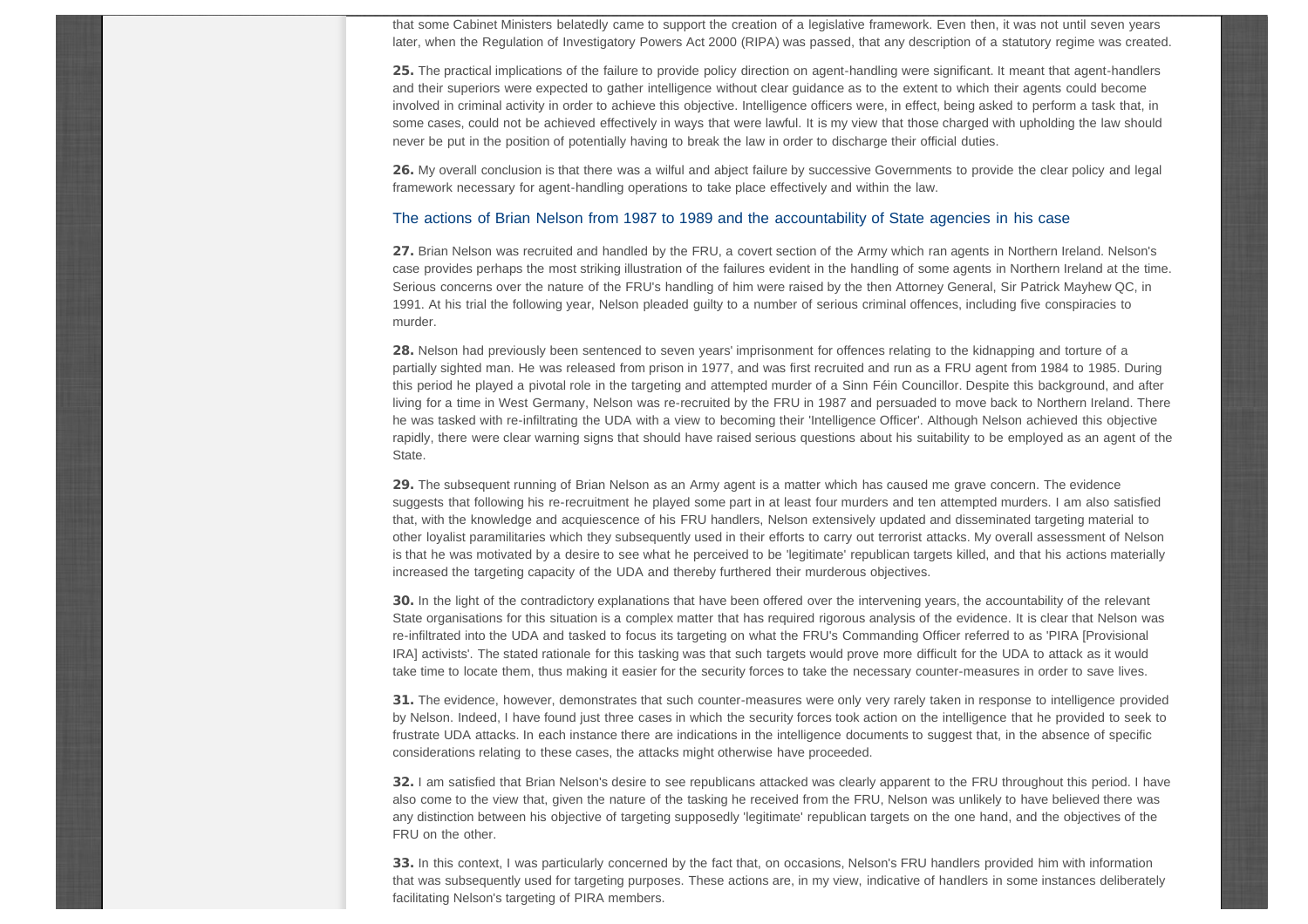34. The reaction of the FRU to Brian Nelson's involvement in UDA attacks and murders was wholly unacceptable. One example was after the murder of Terence McDaid in May 1988 (a case of mistaken identity), when his handler sought to reassure a troubled Nelson by telling him that the victim was a member of PIRA. Another was after the UDA murdered James Pratt Craig (a notorious loyalist believed by the UDA to have links with PIRA) in October 1988. Nelson was dismayed that his handlers had not celebrated the occasion with a drink. Despite initially expressing disapproval, one of Nelson's handlers later recorded that, had they known the details of his role in inciting the attack, a drink might have been appropriate.

35. However, I have concluded that accountability for what went wrong in the Nelson case did not rest solely with the FRU and their Commanding Officer. Procedural provisions were in place within the Army chain of command which should have enabled senior officers to supervise such cases, but these were not applied in relation to Brian Nelson. There was, therefore, a signal failure by the Army to ensure adequate supervision in this case.

36. I have also considered the position of the Security Service in relation to the Nelson case. It is clear that, on the two occasions when the Service became actively involved in discussions about the exploitation of his intelligence, their intervention was aimed at disrupting the UDA's plans. Following the efforts to frustrate the UDA's plan in May 1987, in which Nelson was deeply involved, to kill the then President of Sinn Féin, Gerry Adams, a senior Security Service officer sent a perceptive telegram. He warned that British Intelligence and the Government could face accusations of conspiracy to murder if such an attack was to be repeated and Nelson's involvement was to get into the public domain.

37. By the summer of 1988 the Security Service were aware that Nelson was motivated by a desire to see the UDA carry out attacks against 'justifiable' targets. Although this did serve to discourage the Service from seeking to run Nelson as their own agent, it failed to prompt any effort on their part to provide a greater degree of guidance to the FRU in handling the case. Whilst I agree with Justice Cory's view that there is no evidence to demonstrate collusive acts on the part of the Security Service in relation to the Nelson case, I have reached the conclusion that the Service failed to carry out their advisory and co-ordinating duties adequately in relation to Nelson and the FRU.

38. In terms of accountability, however, the most serious issue of all related to the failure of the RUC SB to respond to Nelson's intelligence. The RUC at this time enjoyed a primacy over other agencies in the exploitation of intelligence from all sources to protect individuals under threat.

39. On this specific issue I have found what I have termed to be a fundamental 'accountability gap'. This accountability gap was created by the separate positions taken up by the FRU and the RUC SB in their attempts to explain why intelligence was not acted on. The FRU maintained that all intelligence relating to threats to life reported by Nelson was passed to the RUC SB, who were expected to act on it. The RUC SB, on the other hand, have insisted that the FRU did not provide them with the necessary information to enable them to prevent attacks. In any event, some RUC SB officers implied that Nelson was an ineffective and low-level agent whose intelligence could, therefore, be ignored.

40. Neither position, in my view, is sustainable on the available evidence. The overall pattern of the passage of intelligence corresponds far more closely with the position put forward by the FRU than with that of the RUC SB. In almost all of the relevant murders or attempted murders that I have reviewed, it was clear that the FRU passed intelligence to the RUC SB prior to the attack indicating that the individual concerned was under threat. Nevertheless, I have also concluded that the FRU should have been aware that the RUC SB were taking no action on the bulk of the intelligence being supplied to them. Taken as a whole, an extraordinary state of affairs was created in which both the Army and the RUC SB had prior notice of a series of planned UDA assassinations, yet nothing was done by the RUC to seek to prevent these attacks.

#### The responsibilities of the RUC and their handling of threat intelligence

41. References in my Report to 'threat intelligence' refer to information received by the authorities indicating that the life of an individual was under threat. In view of the RUC's failure to take action as a result of specific intelligence provided by Brian Nelson, I have examined more generally the approach that the RUC took towards threat intelligence.

42. During the period 1987-89, the RUC SB's Threat Book for the Greater Belfast area recorded 730 instances of republican paramilitary threats to targeted individuals, with just 36 recorded instances of threats by loyalists. During this period, republicans were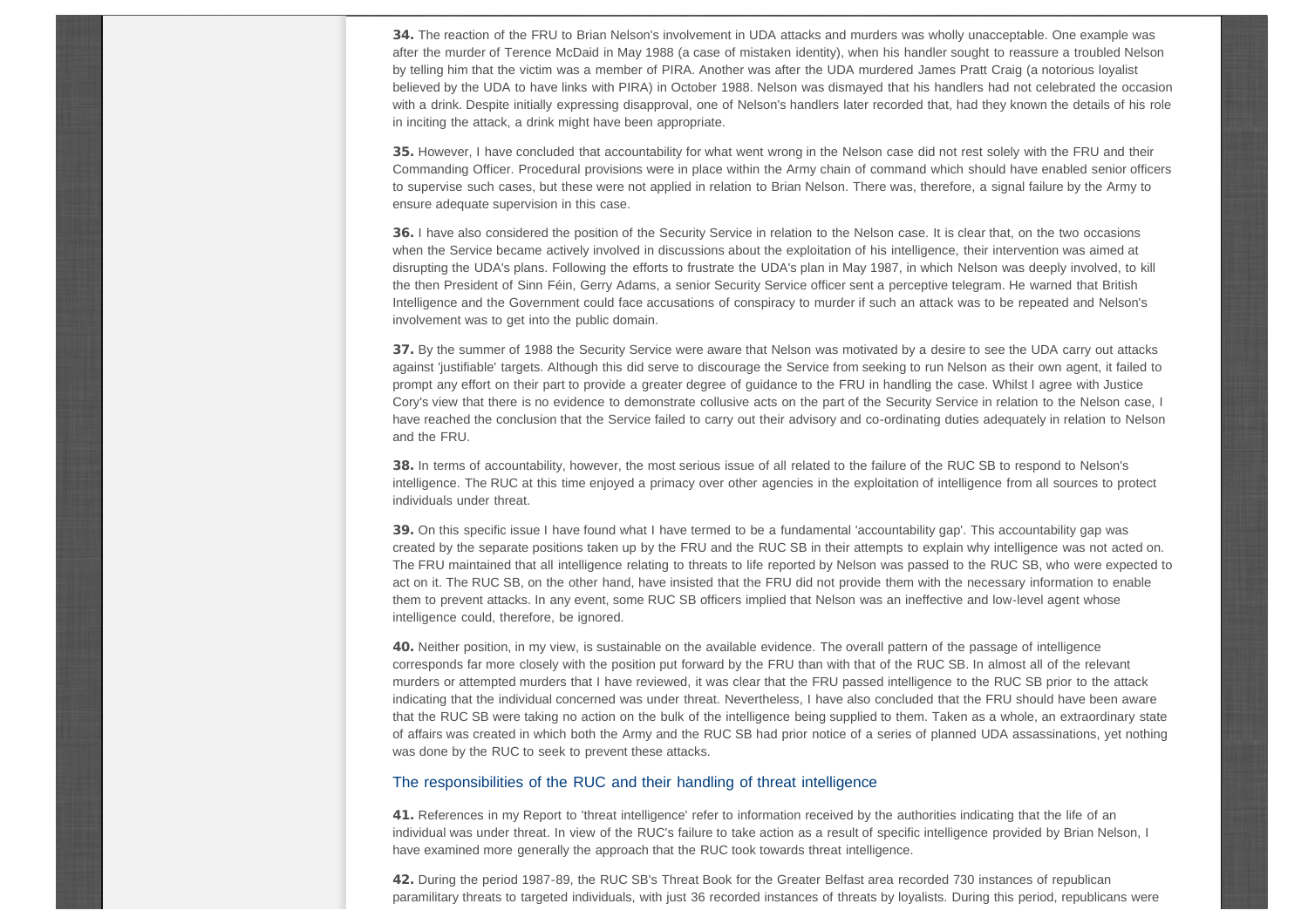responsible for 55% of the murders in the Belfast area and loyalists for 45% of the murders, although I recognise that, in practice, levels of violence from republicans were proportionately higher than this statistic alone conveys. Nevertheless, I am satisfied that there was a seriously disproportionate focus by the RUC on acting upon threat intelligence that related to individuals who were being targeted by republican paramilitary groups.

43. This pattern was not, in my view, driven by an inherently sectarian bias. It needs to be understood with reference to two key contextual considerations. The first is that the RUC SB were averse to providing warnings to those (from any community) who were considered to be 'untrustworthy' and who might, therefore, have decided to publicise the fact that there was a threat to their life. If this happened, the RUC SB feared that their intelligence 'source' would be endangered. By contrast, if members of the security forces were, for example, targeted by PIRA, the RUC SB may have trusted them to receive warnings without publicising them.

44. My extensive research into the contemporary material leads me to the view that, when certain individuals were targeted, the reaction of the RUC SB was also influenced to a significant extent by whether or not the individual under threat could be 'traced' as a paramilitary on either side of the sectarian divide. This theme is evident in documents from throughout the period, but is perhaps most graphically demonstrated by the handling of earlier threat intelligence reports relating to another solicitor, Oliver Kelly, whom the RUC believed had links to paramilitaries. It was clear to me that steps were often not taken to secure the protection of those who were considered to be (as referred to in one intelligence document) "*a thorn in the side*" of the security forces during this period of the Troubles.

#### The flow of information from members of the security forces to loyalists

45. I also considered the scale and nature of the assistance being provided to the UDA by members of the security forces during the late 1980s. It is clear that there were extensive 'leaks' of security force information to the UDA and other loyalist paramilitary groups.

46. Many stalwart individuals served in the security forces during this time and my conclusion should not be taken to impugn the reputation of the majority of RUC and Ulster Defence Regiment (UDR) officers, who served with distinction during what was an extraordinarily violent period. Nevertheless, it is clear that some individuals within those organisations provided assistance to loyalist paramilitaries in instances where they shared a common desire to see republican paramilitaries killed. Such leaks were not institutional nor systemic, though they could certainly be described as widespread.

47. Briefing provided to Government Ministers during this period tended to suggest that such leaks related only to a small number of 'rogue' individuals who provided loyalists with 'low-level' montage photographs held by the security forces. However, those briefings were inconsistent with the evidence that a very large volume of information was being passed by some members of the security forces to loyalist paramilitaries, including reported leaks of highly sensitive information.

48. I have examined a sample of intelligence, graded as reliable, relating mainly to security force leaks to the UDA in the Greater Belfast area. This showed that between January 1987 and September 1989 there were 270 separate instances of leaks. The so-called 'intelligence dump' that was developed by Brian Nelson, together with the reporting that he provided to his FRU handlers, demonstrated that a very large quantity of information of security force origin was provided to the UDA, and that the UDA cultivated and continued to maintain a number of security force 'contacts'.

49. In 1985 the Security Service assessed that 85% of the UDA's 'intelligence' originated from sources within the security forces. I am satisfied that this proportion would have remained largely unchanged by February 1989, the time of Patrick Finucane's murder. During this period, the UDA were heavily reliant on the flow of security force leaks to enable them to identify republican targets. This meant that many UDA attacks could be traced back to assistance initially provided by one of their security force contacts. Although some limited action was taken by the authorities to combat these leaks, my overall view is that, prior to the commencement of the Stevens I Investigation in September 1989, such efforts were inadequate given the scale of the problem.

#### The murder of Patrick Finucane

50. In producing this full public account, I cannot subscribe to the view expressed in some quarters that the murder of Patrick Finucane can be explained solely by reference to the actions of agents of the State. It is clear that Mr Finucane was the victim of a particularly violent UDA gang which played a central part in planning and executing his brutal murder. Nevertheless, this does not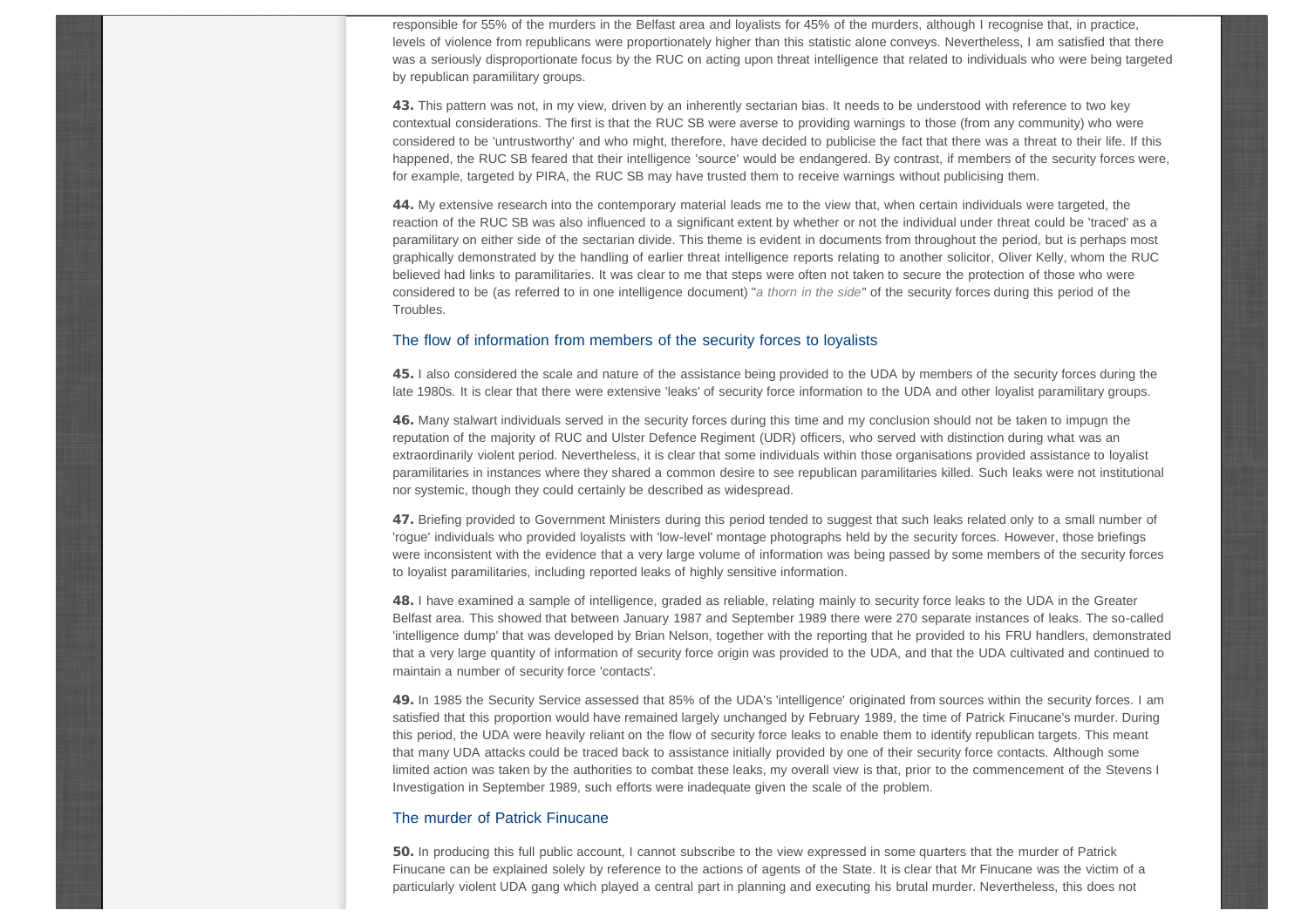detract in any way from the key roles that known agents of the State played in it.

51. In that regard, I have concluded that two agents who were at the time in the pay of agencies of the State were involved in Patrick Finucane's murder, together with another who was to become an agent of the State after his involvement in that murder became known to the agency that later employed him.

#### The handling of previous threats to the life of Patrick Finucane

52. Before analysing the murder of Patrick Finucane, I decided that it would be instructive to consider two previous UDA conspiracies to murder him and the responses of the Security Service and the RUC SB to these plans.

53. During the first such conspiracy, in 1981, the Security Service and Secret Intelligence Service's Irish Joint Section (IJS) received intelligence indicating that the UDA had gathered information on Patrick Finucane and may have been planning to attack him. They shared that intelligence with the Head of the RUC SB, who assessed the threat as "*very real and imminent*"*.* IJS and RUC SB officers discussed a number of different potential responses to this threat. Startlingly, the discussions even included a proposal, initially made by a source, to carry out a 'mock attack' on Patrick Finucane's home in order to cause him to flee; this proposal, however, was ruled out as an extremely dangerous course of action.

54. In the event, notwithstanding the apparent seriousness of the threat to Patrick Finucane's life, the decision was taken by the RUC SB, supported by the IJS, to take no action to warn or otherwise protect him because to do so could compromise an agent from whom the intelligence derived. In view of the imminence of the threat, this approach was, in my view, wholly inconsistent with a State's obligations under Article 2 of the European Convention on Human Rights (ECHR) to take appropriate steps to protect the lives of its citizens.

55. Some years later, in 1985, the Security Service again received intelligence indicating that Patrick Finucane was considered to be a "*priority*" target by a senior UDA figure. This information was shared with the RUC SB, but there is no evidence that any action was taken to warn or otherwise seek to protect him.

56. In terms of causation, the handling of these two previous threats to Patrick Finucane's life cannot be said to have led to his murder in 1989. However, the response of the intelligence agencies upon learning of these threats does raise serious concerns. Primary responsibility for these failings must lie with the RUC SB, though I am also critical of the role played by the Security Service, which supported the RUC SB's decision to take no action in 1981, and appear to have made no attempt to prompt them into taking any action in 1985.

### The theft of a UDR gun in 1987

57. The first identifiable action by an employee of the State that contributed directly to the murder of Patrick Finucane came in August 1987. A Colour Sergeant of the UDR stole weapons from Palace Barracks, County Down, and sold them to Kenneth Barrett, a UDA member who in 2004 pleaded guilty to Patrick Finucane's murder. The weapons stolen included a 9mm Browning pistol that was subsequently used in the murder. The Colour Sergeant was himself convicted in 1988 for his role in the theft.

#### The failure to take action against the West Belfast UDA

58. The intensive work on this case carried out by the Stevens III Investigation has meant that the other key UDA suspects involved in Patrick Finucane's murder have been identified. Regrettably, however, given the passage of time, there has been insufficient admissible evidence to prosecute any of this group of individuals.

59. Nevertheless, I was able to trace the involvement of that particular gang through a series of murders and attacks by the West Belfast UDA during the year prior to Patrick Finucane's murder. I have seen the significant amount of intelligence that the RUC SB received at the time linking those individuals to the attacks, at least some of which was passed to the RUC Criminal Investigation Department (CID). Whilst the intelligence was not of the kind that would have been admissible in evidence for the purpose of bringing criminal charges, in my view it could have enabled the police to identify suspects and thereby develop evidential leads. Arrests could also have been highly effective in disrupting the plans of those paramilitaries to carry out imminent attacks. Indeed, the gathering of intelligence to effect arrests was cited by the Commanding Officer of the FRU as one of the key reasons for running Brian Nelson as an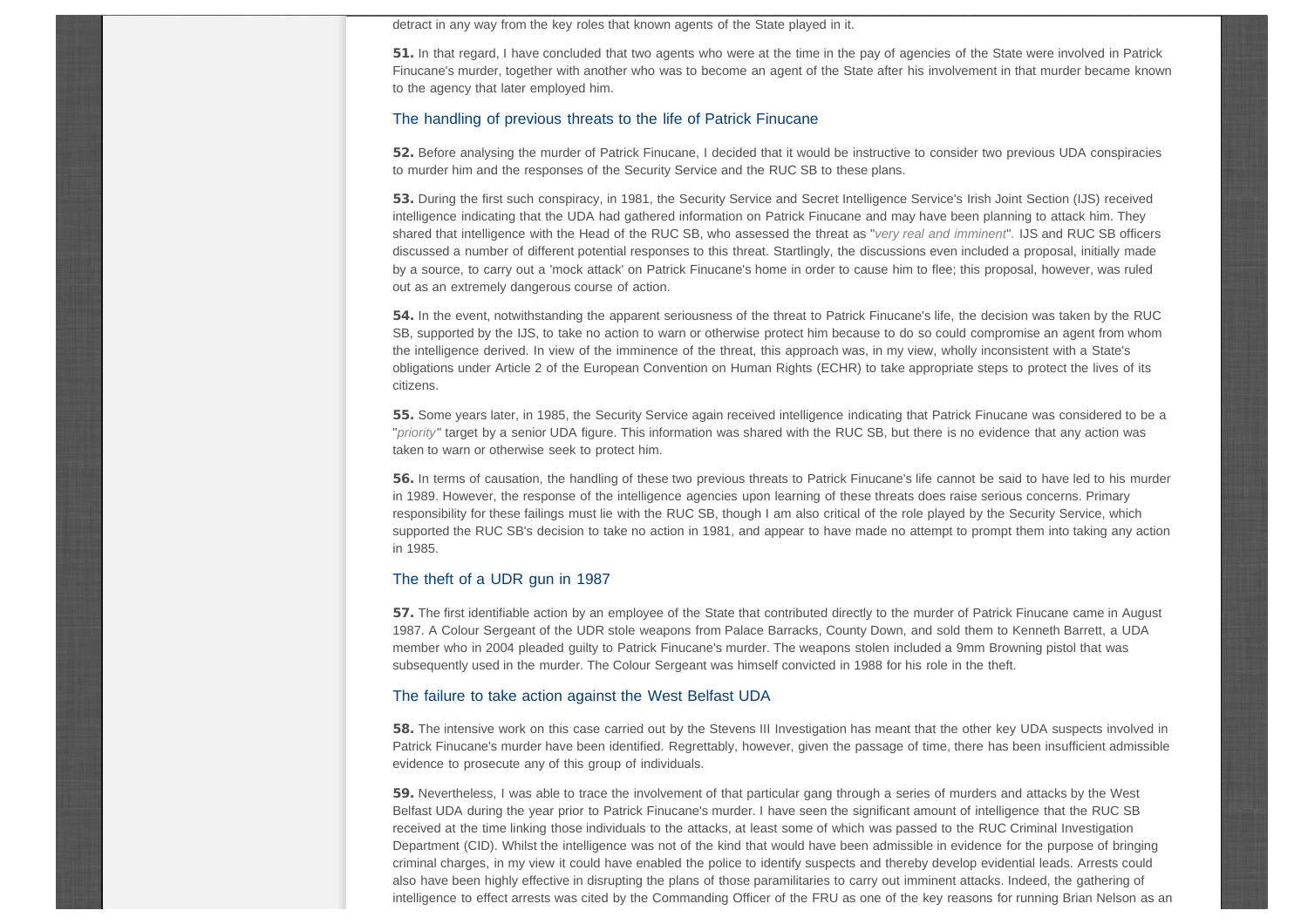#### agent in the heart of the UDA.

60. The evidence clearly shows that the RUC had failed to take action against this gang in relation to a series of attacks they carried out over the year preceding Patrick Finucane's murder. For example, none of the four individuals reliably linked to the murder of Terence McDaid in May 1988 was arrested in connection with that attack. Similarly, none of the six who were linked to the Gerard Slane's murder in September 1988 was arrested in connection with the killing. Indeed, two of the key ringleaders of this group were not arrested at all during the period between May 1987 (the point at which Nelson returned to Belfast) and February 1989, despite Nelson having provided extensive intelligence about their terrorist activities.

61. Subject to what I say below, the record of the RUC in arresting and bringing charges against loyalist terrorists across Northern Ireland as a whole during this period withstands scrutiny and was, indeed, disproportionately better than their record against republican terrorists. Nevertheless, their response to the West Belfast UDA during the period 1987-89 does stand out in stark contrast to that general pattern. It is clear to me that such action as the RUC took to investigate and disrupt the gang who went on to murder Patrick Finucane was grossly inadequate.

#### Security Service propaganda initiatives

62. I have examined in depth the Security Service propaganda initiatives that were conducted in Northern Ireland during the 1980s. Those initiatives were conceived to rebut republican propaganda and also had as objectives the exposure and 'unnerving' of republican paramilitary figures. I have established that, although the focus of the initiatives was on republican paramilitaries, Patrick Finucane came to be included in them prior to his murder.

63. Given the background to these initiatives, and in the sort of circumstances which then prevailed in Northern Ireland, the use of such propaganda could, unless it was very carefully controlled, have had manifestly undesirable results. Intelligence documents show that senior officers of the Security Service later - rightly, in my view - terminated the initiatives after recognising that they had been on "*dangerous ground*". It is a matter of significant concern to me that no political clearance was sought or obtained for the Service's involvement in these initiatives.

64. The effect of the propaganda relating to Patrick Finucane was to identify him with the activities of his clients. In my view this propaganda breached basic principles of the criminal justice system, namely, that lawyers should be allowed to carry out their duties to their clients without intimidation, and without the inference being made that a lawyer supports their client's objectives.

65. Although I am satisfied that there was no intention that the propaganda initiatives should incite loyalists to attack Patrick Finucane, they could undoubtedly have served to further legitimise him as a potential target for loyalist paramilitaries. The fact that the propaganda could have had such an effect was, in my view, a consequence that should have been foreseen by the Security Service at the time.

#### Comments made by Douglas Hogg MP

66. I have also examined the comments made by the then Parliamentary Under Secretary at the Home Office, Douglas Hogg MP, just four weeks prior to Patrick Finucane's murder. During a House of Commons debate on 17 January 1989, Mr Hogg stated that there were a number of solicitors in Northern Ireland who were "*unduly sympathetic to the cause of the IRA*". Seamus Mallon, a Social Democratic and Labour Party (SDLP) MP, responded to these comments during the debate by stating that, as a result of the Minister's statement, lawyers in Northern Ireland would become "*targets for assassins' bullets*"*.*

67. Douglas Hogg's comments followed an oral briefing provided to him by the Chief Constable and other senior officers of the RUC in Belfast on 24 November 1988. At that briefing, Mr Hogg was told that some solicitors were "*effectively in the pockets of terrorists*". On 13 January 1989, Mr Hogg was provided with 'profiles' of Patrick Finucane and Oliver Kelly produced by the RUC. The material provided to Mr Hogg did not, in my view, substantiate a claim that either of those solicitors was 'effectively in the pockets of terrorists'. Having reviewed the background to this issue, I am satisfied that the RUC should have known that Mr Hogg intended to make the thrust of their briefing public in some form. I concur with the conclusion reached by Sir John Stevens in 2003 that the Minister was thereby compromised.

68. It is clear to me that Mr Hogg had no knowledge whatsoever of the threat to defence solicitors in Northern Ireland prior to making his statement. Further, I am satisfied that there is no basis for any claim that he intended his comments to provide a form of political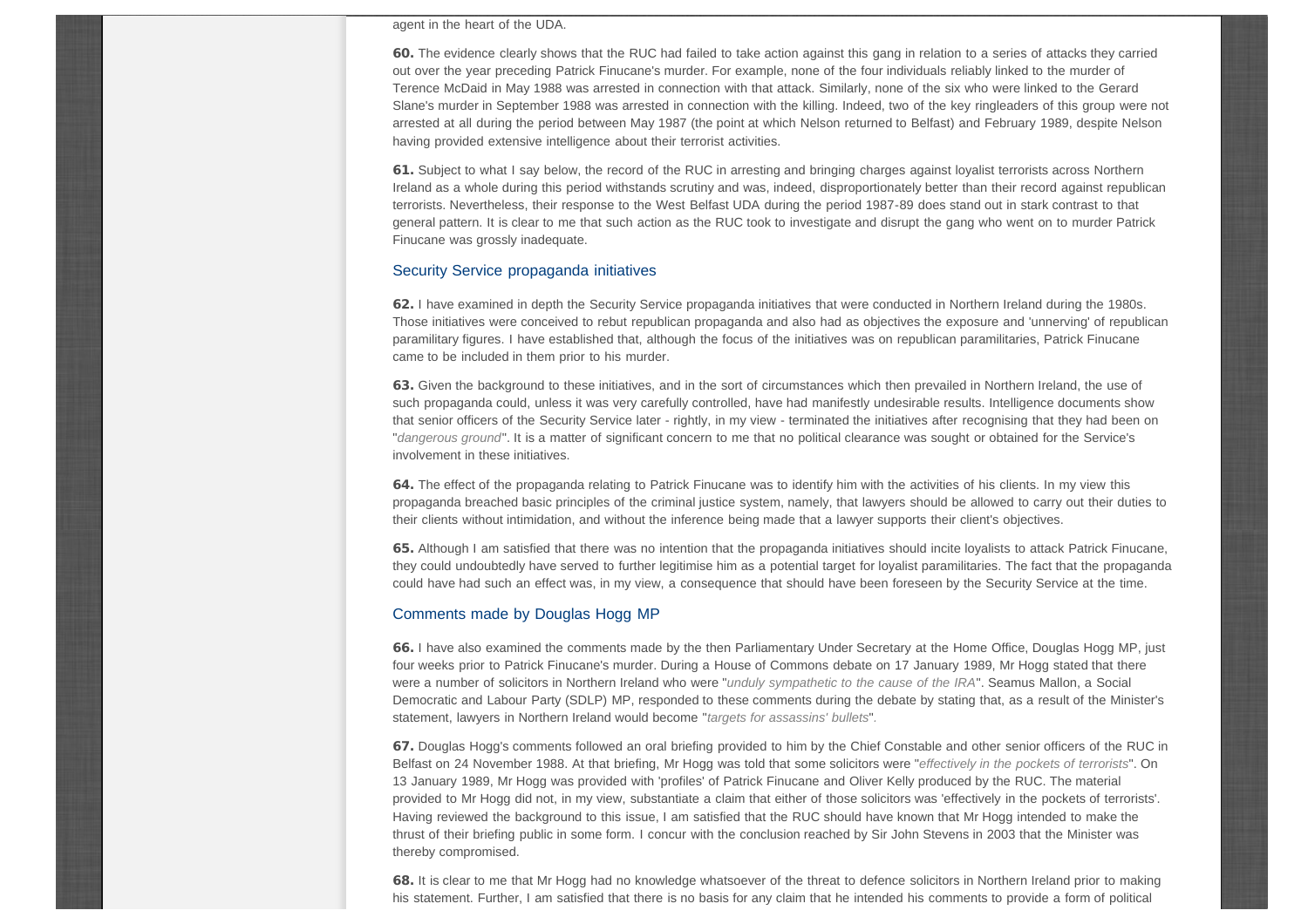encouragement for an attack on any solicitor. It is, however, clear that in the febrile and violent context of Belfast in 1989 loyalist paramilitaries did indeed pick up on the comments that the Minister made in Parliament. There are, therefore, grounds for believing that those comments did, albeit unwittingly on Mr Hogg's part, increase the vulnerability of defence solicitors such as Patrick Finucane practising in Northern Ireland at the time.

#### The handling of the 1988 threat intelligence relating to Patrick Finucane

69. The Security Service received intelligence in December 1988 indicating that a meeting of UDA military commanders was going to discuss plans to kill three solicitors. Although he was not referred to by name, it was clear, in my view, that one of the solicitors under threat at that time was Patrick Finucane.

70. Had the Security Service properly pursued this threat intelligence with the RUC SB, I believe that there would have been a documentary record of such action having been taken. However, no such record exists. The handling of this threat intelligence by the Security Service has caused me particular concern in view of their propaganda initiatives that I have referred to above. Having become involved in those initiatives, which painted Patrick Finucane as a PIRA figure, there was, in my view, an even greater obligation on the Service to take appropriate action on any threat intelligence that they subsequently received.

#### The alleged involvement of RUC officers in the murder

71. I have considered a number of allegations relating to the possible involvement of RUC officers in encouraging and facilitating the murder of Patrick Finucane.

72. Allegations have been made in the reports of a number of non-governmental organisations that RUC officers issued threats in relation to Patrick Finucane when speaking privately to some of his clients accused of terrorist offences. However, in view of the uncorroborated nature of these allegations and the questionable reliability of the individuals who reported the threats, I do not feel that the evidence on this issue substantiates these specific allegations. I have also come to the view that, even if such threats had been made, they were unlikely to have caused Patrick Finucane's murder since it is inconceivable that his clients would have communicated these threats to loyalist paramilitaries.

73. The critical issue, in my view, was to determine whether RUC officers had been involved in inciting loyalists in custody to attack Patrick Finucane. Allegations that RUC officers had incited loyalists in this manner were first expressed privately by the Ambassador of the Government of Ireland to the Cabinet Secretary on 13 February 1989, the day after Patrick Finucane's murder.

74. Having considered the evidence on this issue closely, I believe, on the balance of probabilities, that an RUC officer or officers did propose Patrick Finucane (along with at least one other man) as a UDA target when speaking to a loyalist paramilitary, who I refer to throughout my Report as L/03, in RUC Castlereagh on either 8 or 9 December 1988. In the absence of any video or audio recording, or direct admissions from those involved, the evidence is not capable of indicating which specific officer or officers may have been responsible for this incitement.

75. I have also considered the allegations made by Kenneth Barrett who, as I have described, subsequently pleaded guilty to his involvement in Patrick Finucane's murder. Barrett maintained that an RUC officer provided the UDA with information about Patrick Finucane which encouraged the group to attack him. As regards the broad allegations that Barrett made to RUC officers who were seeking to recruit him as an agent in October 1991 - namely, that the UDA received 'intelligence' about Patrick Finucane from a police source - I am persuaded that they are essentially accurate. However, although Barrett was intimately involved in the murder of Mr Finucane, I came to the view that he did not have the detailed level of knowledge about the identity of the UDA's police 'contact' that, when speaking to BBC Panorama journalists many years later, he was to claim to have had.

76. I also examined the role of the then 'Chairman' of the UDA, Thomas 'Tucker' Lyttle, and the nature of his relationship with RUC officers. I am satisfied that Lyttle was aware of the UDA's plan to murder Patrick Finucane, although he may not have been involved in the operational planning of the attack.

77. Lyttle alleged to the BBC journalist John Ware that he had discussed the targeting of Patrick Finucane with an RUC SB officer, who had in effect provided tacit approval for the UDA to carry out the attack. I was unable to adequately test the veracity of this allegation as Lyttle is now deceased. I do not, however, discount the possibility that such a discussion took place. A wider examination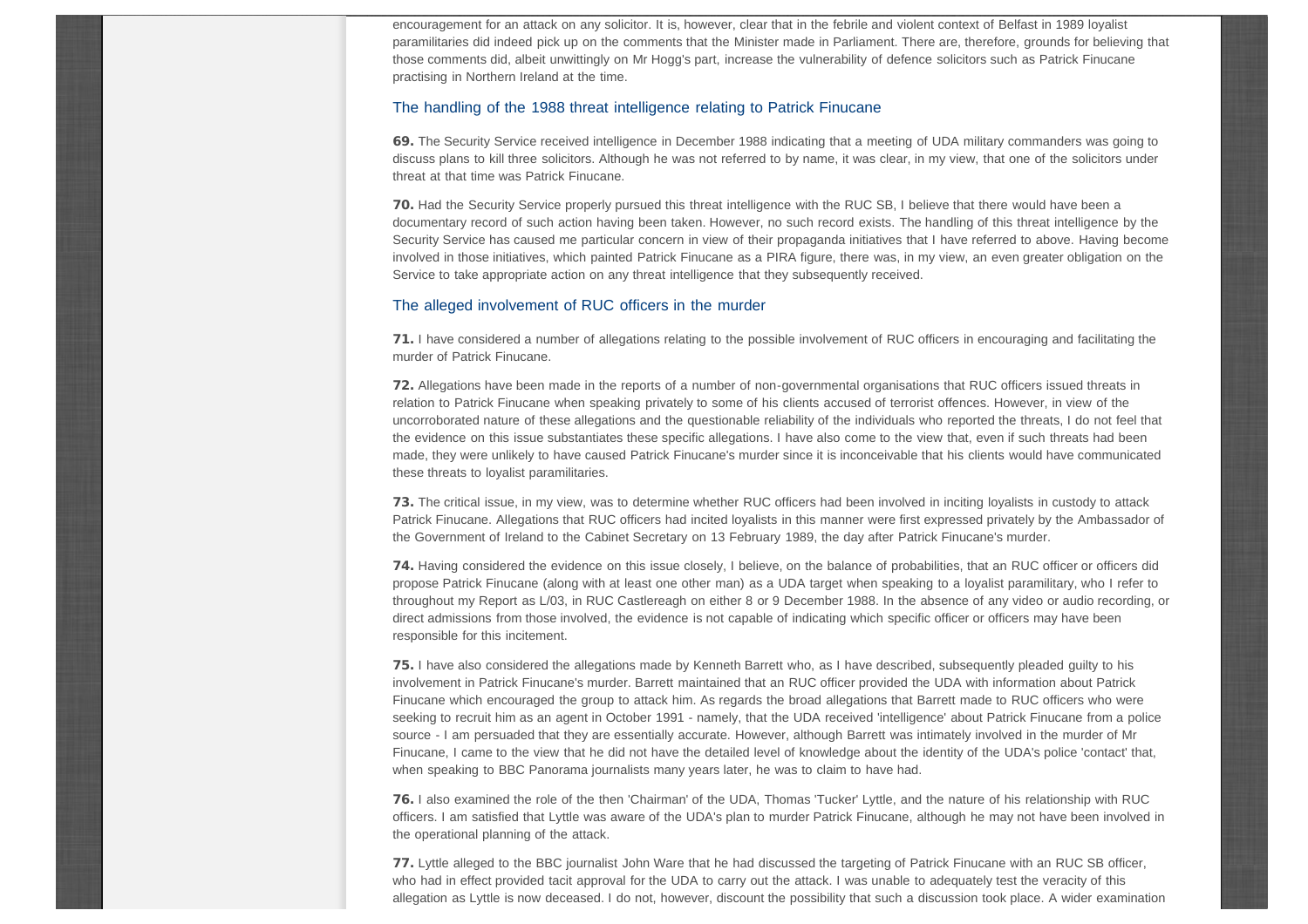of Lyttle's role did cause me serious concerns about the nature of his RUC 'contacts' and access to sensitive information. I believe that an RUC SB 'contact' did inform Lyttle of the identity of a loyalist who was passing information to PIRA. This resulted in the UDA kidnapping, interrogating and expelling that person from Northern Ireland in November 1988.

78. I believe that on 16 February 1989, four days after Patrick Finucane's murder, Lyttle gained access to sensitive RUC intelligence about PIRA's Belfast Brigade, including the terrorist activity of Patrick Finucane's brother, Seamus Finucane. The overall impression I formed was that the nature of Lyttle's contact with some RUC officers provided him with an entirely improper degree of protection and assistance in his role as UDA Chairman and the so-called 'Brigadier' for the West Belfast UDA during this period.

#### The involvement of State agents in the murder

79. A central feature of my Review was to establish the level and degree of involvement that agents of the State had in Patrick Finucane's murder. I examined the role that the FRU's agent, Brian Nelson, had in the murder. It is clear to me that, during the course of Sir John Stevens' previous investigations, Nelson had always significantly downplayed the true extent of his involvement in the conspiracy.

80. By his own admission, Brian Nelson was asked by one of the key loyalist figures behind the murder plot, whom I shall refer to as L/28, to target Patrick Finucane. Although Nelson claimed not to have subsequently conducted that requested targeting, I am satisfied that he did.

81. Nelson produced and stored in his intelligence dump what were termed 'Personality cards' ('P cards') on individuals about whom he was gathering targeting information. The 'P cards' were then used by the UDA for the purpose of attacking those targets. I believe it is likely that Nelson produced a 'P card' relating to Patrick Finucane which he may have disseminated himself to other loyalist paramilitaries, although it is also possible that they could have taken it directly from his intelligence dump.

82. I also believe that, prior to the murder, Nelson carried out a reconnaissance ('recce'), on the Finucanes' home in North Belfast. Such 'recces' were carried out in order to gather information which would subsequently assist a 'hit team' to attack an individual.

83. I am sure that Nelson passed a photograph of Patrick Finucane to L/28 and Kenneth Barrett on Tuesday 7 February 1989, five days before the murder took place. It was a published photograph depicting Patrick Finucane with a client, Patrick McGeown, outside a court. Nelson subsequently claimed that he was duped into handing over the photograph, but I do not accept that suggestion. I believe that he consciously handed it over in the knowledge that the UDA would use it to assist their targeting of Patrick Finucane. Considering all the evidence regarding his involvement cumulatively, I am satisfied that Nelson played an important part in the murder.

84. Given that Nelson was a FRU agent, I also considered in detail whether he informed his FRU handlers about the role he played in targeting Patrick Finucane. The evidence on this question is complex but, nevertheless, I am satisfied that it points towards a clear conclusion that Nelson did not inform his handlers about his involvement in that respect. It follows, therefore, that in my view the FRU did not have foreknowledge of the conspiracy within the UDA to murder Patrick Finucane.

85. It is important to position these findings in the context of my wider examination of Brian Nelson's role. In many cases it would not be reasonable to hold a State agency accountable for the actions of its agent in circumstances where the agent had concealed their activities from their handlers or were otherwise acting without authority. In Nelson's case, however, I considered that there were a number of important factors that must be taken into account.

86. Amongst those factors, it was clear to the FRU from at least June 1988 onwards that Nelson was prepared to withhold information from his handlers if he felt that he was carrying out 'justifiable' targeting. I also took into account the broader pattern of his conduct prior to February 1989 and the fact that the FRU re-infiltrated him into the UDA in circumstances in which he might otherwise not have reinvolved himself in terrorist activity.

87. These considerations all lead me to the conclusion that, in being tasked by the FRU to target 'PIRA activists' for the UDA, Nelson would, to all intents and purposes, properly be considered to be acting in a position equivalent to an employee of the Ministry of Defence. It follows, therefore, that the Army must bear a degree of responsibility for Brian Nelson's targeting activity during 1987-89, including that of Patrick Finucane. This must be so irrespective of the nature of the information that he failed to impart to his FRU handlers in that case and some others.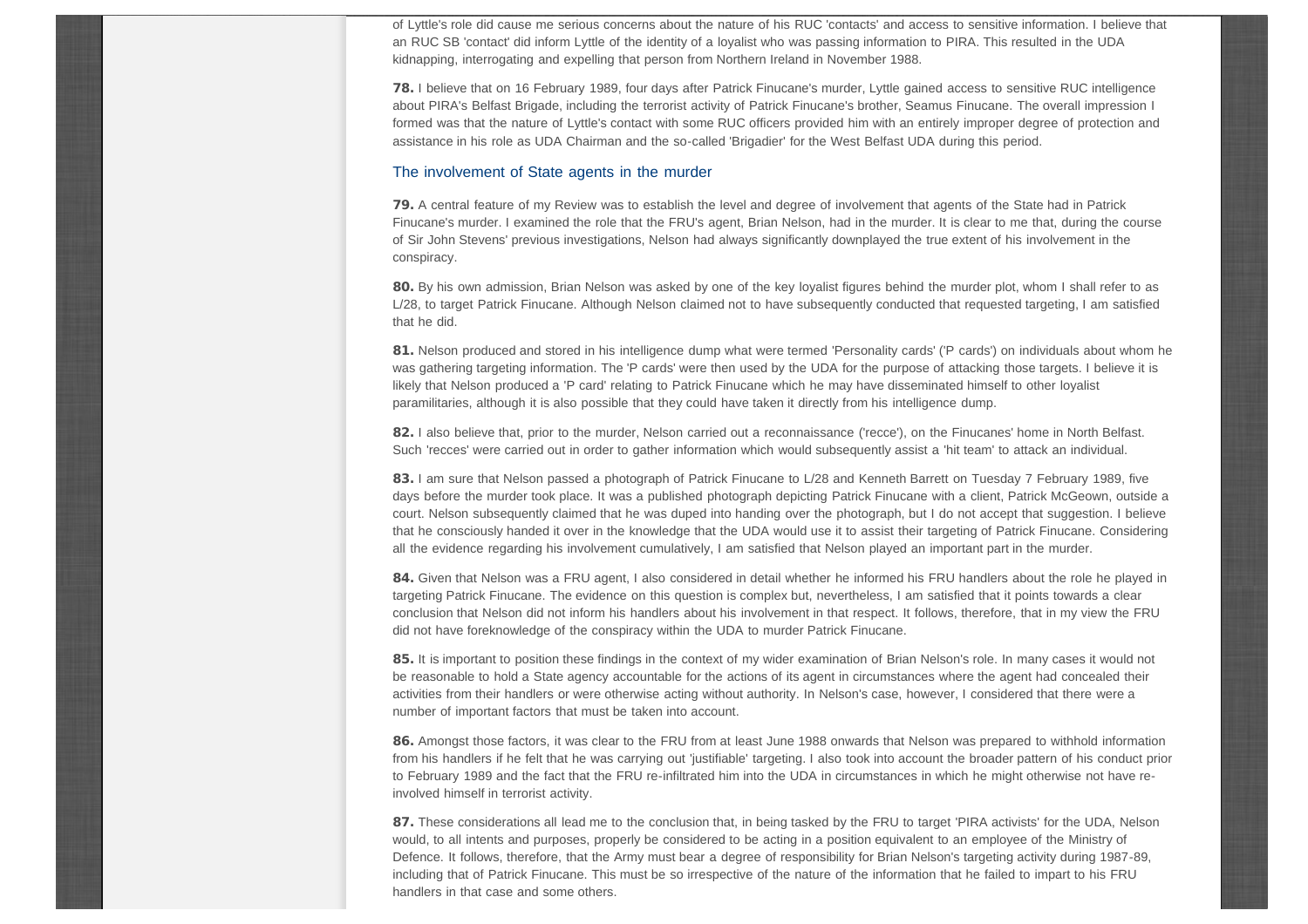## The involvement of the RUC SB agent William Stobie in the murder

88. William Stobie was a loyalist paramilitary who was recruited as an agent by the RUC SB in February 1988. My Report outlines a number of criticisms relating to his recruitment and handling. Following his recruitment, Stobie's possible involvement in a murder committed by the UDA in November 1987 ceased to be pursued by the authorities. Although he was subsequently handled and paid by the RUC SB, Stobie often appears to have received and distributed weapons for use in UDA attacks without reference to his handlers. Apart from a single instance, I have seen no evidence to indicate that the RUC SB exploited the intelligence that he provided to them prior to February 1989 to frustrate loyalist terrorist activity.

89. Prior to Patrick Finucane's murder, William Stobie was holding two 9mm Browning pistols for the UDA in addition to other weaponry. On 6 February 1989 he handed over a Heckler & Koch pistol to L/03. Later that evening he was instructed by another loyalist, L/20, to provide a 9mm Browning pistol for use in an imminent attack on a "*top PIRA man*". I am satisfied that Stobie handed over the 9mm Browning to a UDA hit team on Sunday 12 February 1989 and that this gun was subsequently used to murder Patrick Finucane. I do not, however, believe that Stobie himself knew that Patrick Finucane was to be the target of the attack.

90. I am satisfied that it should have been clear to the RUC SB from the threat intelligence that Stobie provided to them that the UDA were about to mount an imminent attack and that L/20 was a key figure in this plot. Despite the range of options that would have been available to the RUC SB to disrupt the planned attack - as discussed in more detail in the Report - it is clear that they took no action whatsoever to act on the threat intelligence.

91. It is possible that Stobie, as he has claimed in some of his accounts, informed his handlers on 12 February 1989 - shortly before the murder took place - that he had handed over the weapon to the hit team. The evidence on this issue is inconclusive, but I did reach the conclusion that, from the evening of 9 February 1989, it was entirely foreseeable by the RUC SB that Stobie would shortly hand over a 9mm Browning pistol for use in an imminent UDA attack. They were also aware of the identity of a key figure in the operation, the UDA Commander L/20. In this regard I concur with Sir John Stevens' view that proper exploitation of William Stobie's intelligence prior to the attack could have prevented the murder of Patrick Finucane on 12 February.

#### The investigation into the murder

92. The European Court of Human Rights found in 2003 that the UK Government had breached its procedural obligations under Article 2 of the ECHR by failing to carry out an adequate official investigation into the murder. Additional material that was not available to the Court further highlights the importance of this finding. There was, for example, no investigative follow-up action in response to two credible intelligence reports that RUC officers had been congratulating loyalists held in custody for the UDA having carried out the murder.

93. The significance of the RUC SB's failure to act on William Stobie's intelligence provided prior to the murder becomes the greater when considered in conjunction with the information that he supplied after it took place. I am satisfied that he told his handlers that he had been asked to collect a 9mm Browning pistol from L/20 on 15 February and that he did subsequently collect it. This clearly provided the RUC SB with a potential opportunity to recover the weapon that was probably one of those used to murder Patrick Finucane and to arrest one of the UDA ringleaders responsible for the attack. The RUC SB never revealed this critical information regarding the probable murder weapon to the RUC CID murder investigation team.

94. It is clear that highly relevant intelligence was withheld from the CID murder investigation team, though it must also be acknowledged that the CID team did not exploit some of the intelligence that it had. This undoubtedly had a significant impact in preventing attempts to bring Patrick Finucane's murderers to justice. Key UDA suspects such as L/20 and L/28 were not investigated or arrested until the Stevens III Investigation in 1999, over ten years after the murder. The failure of the RUC to ensure an adequate investigation into the murder of Patrick Finucane is particularly significant when considered alongside the wider inadequacy of the action taken against the West Belfast UDA prior to the murder.

#### The recruitment of Kenneth Barrett in 1991

95. Kenneth Barrett has admitted to being the man responsible for driving two UDA gunmen to Patrick Finucane's home on 12 February 1989. He pleaded guilty to his part in the murder in 2004. He had been linked to it by reliable intelligence that the RUC SB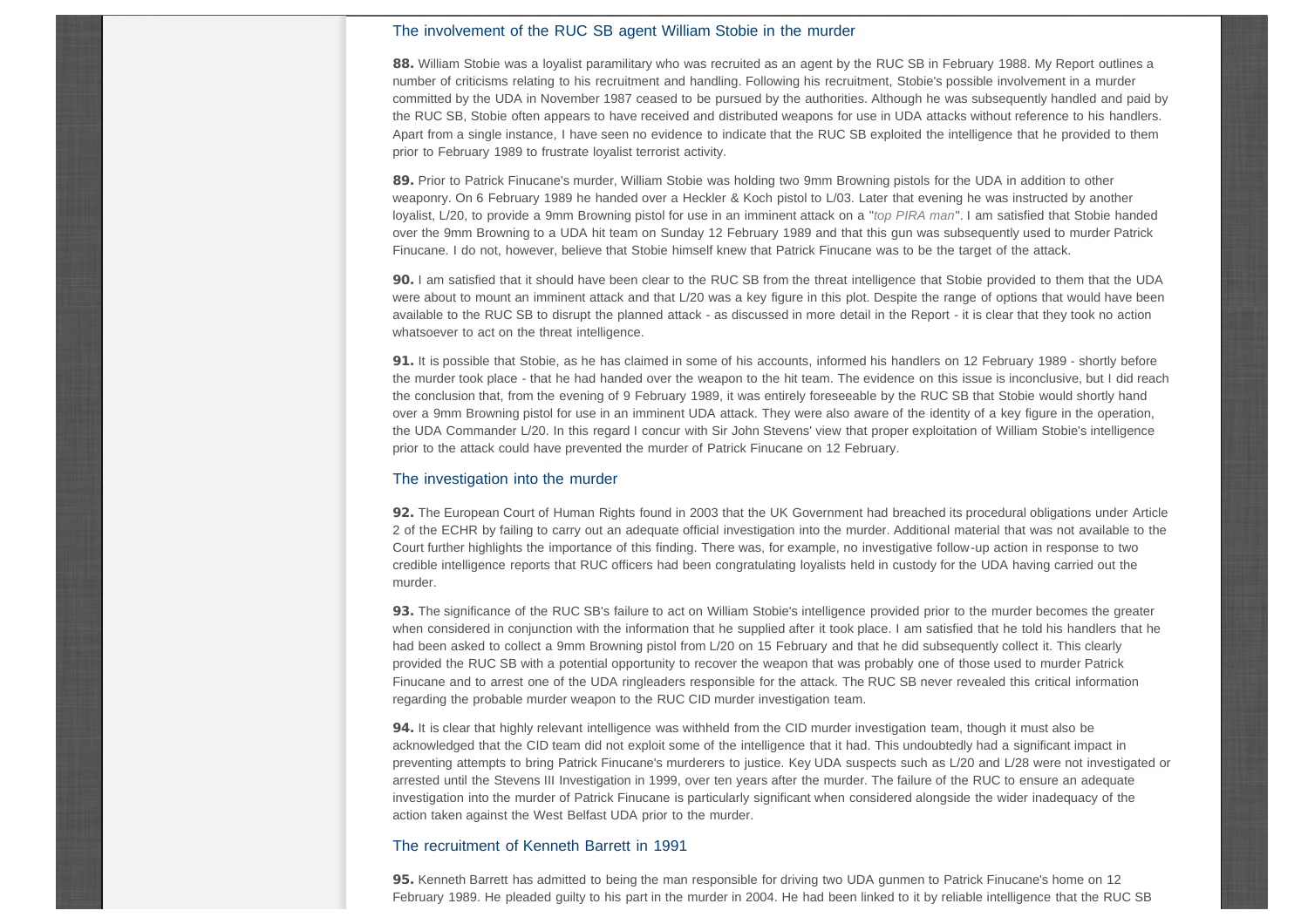had received as early as 16 February 1989, but he was not arrested until the Stevens III Investigation began ten years later in 1999.

96. At a meeting on 3 October 1991, Barrett told two RUC CID officers and an RUC SB officer that he had been involved in the murder. However, he added a caveat to this admission by stating that he was talking 'hypothetically'.

97. It is clear that, following this 'admission', the RUC CID officers wanted to pursue Barrett in order to build an evidence-based case to charge him with Patrick Finucane's murder. However, the decision of the RUC SB, taken at Superintendent level, was to recruit Barrett as an agent. The murder investigation against him was effectively then dropped. Despite being so deeply implicated in the murder, Barrett became a paid agent of the State, working for the RUC SB from that point.

98. The 'admission' confession that Barrett had made to the three RUC officers on 3 October 1991 was recorded covertly on a tape held by the RUC SB. This tape recording could have represented strong evidence of Barrett's involvement in the murder, subject to a judge at a trial using his discretion to exclude the evidence in the event of a successful argument being raised over its legal admissibility.

99. By the time of the Stevens III Investigation, however, this tape containing the 'admission' had disappeared. It transpired that the tape provided to the investigators was of a subsequent conversation in which Barrett did not repeat his previous admission to involvement in Patrick Finucane's murder. I am satisfied that the disappearance of the original tape with Barrett's 'admission' to the murder was another deliberate act designed to obstruct the investigation into the murder of Patrick Finucane.

#### The obstruction of the Stevens I Investigation

100. The approach of the Army and the RUC SB to the Stevens I Investigation into security force 'leaks' is particularly instructive in illustrating the attitude taken towards tackling serious allegations of collusion.

101. Both the Army and the RUC SB consciously failed to provide Sir John Stevens with important material relevant to his criminal investigation. I do not accept the Army's position that, in failing to provide information to the Stevens I Investigation, it was acting in accordance with instructions issued by the RUC Chief Constable to the General Officer Commanding in Northern Ireland that the Army was to deny Stevens access to any intelligence information. The Army, in my view, clearly had its own agenda in seeking to protect its agent, Brian Nelson. This protection even extended to advising Nelson on how to resist police interrogation in the event that he was arrested by the Stevens team.

102. In my view, the fact that senior Army officers deliberately lied to criminal investigators by informing them that they did not run agents in Northern Ireland was an attempt to deflect the Stevens Investigation from learning of the existence of Brian Nelson. Indeed, the very existence of the FRU was hidden from Sir John Stevens until he decided to arrest Brian Nelson. The evening before his impending arrest, Nelson fled to the mainland. When a new date was decided upon to effect his arrest, an unexplained fire broke out at the Stevens team's headquarters.

103. It is, however, also clear that the RUC SB too were responsible for seriously obstructing the investigation. They withheld significant quantities of information, including Army and Security Service material that was in their possession. There is also evidence to suggest that the RUC SB sought to direct the Stevens I Investigation towards examining security force 'leaks' from the UDR and concealed information indicating that a similarly large number of leaks had emanated from RUC sources. Although the RUC SB were aware that the FRU had possession of Brian Nelson's intelligence dump from September 1989, SB officers were later uniformly to claim to have had no knowledge whatsoever that Nelson or the FRU possessed such material.

104. This extensive obstruction resulted in an extraordinary situation in which important evidence in a major criminal investigation remained concealed in an Army office for nearly four months.

#### The prosecution of Brian Nelson

105. I have also considered in detail the response of Government Ministers and the RUC to the proposed prosecution of Brian Nelson. In Volume II of this Report I have released an extensive set of Cabinet-level correspondence relating to this issue.

106. The Director of Public Prosecutions for Northern Ireland (DPP(NI)) and the Attorney General, Sir Patrick Mayhew, deserve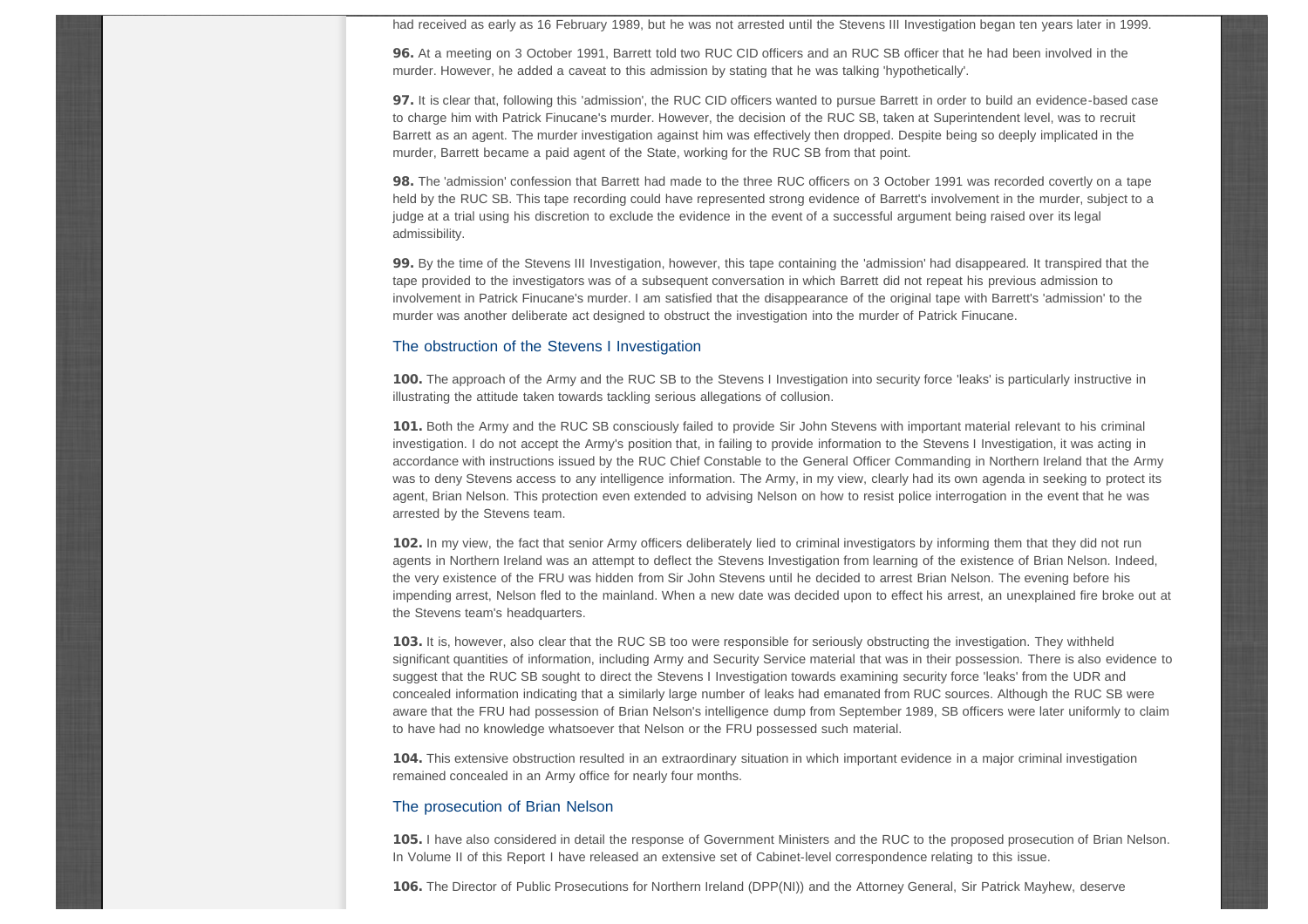significant credit for withstanding considerable political pressure designed to ensure that Brian Nelson was not prosecuted. That pressure arose during the course of the Shawcross exercise that was conducted in relation to Brian Nelson's case, under the established convention whereby Government Ministers can draw to the attention of the Attorney General any public interest considerations which may arise in relation to possible prosecution proceedings. The Secretary of State for Defence, the Secretary of State for Northern Ireland and senior Government officials all argued strongly that the prosecution would not be in the public interest. It is clear that, had their views prevailed, an agent of the State who had actively promoted and facilitated a series of terrorist attacks would have escaped justice.

107. It is clear to me that the Army and Ministry of Defence (MoD) officials provided the Secretary of State for Defence with highly misleading and, in parts, factually inaccurate advice about the FRU's handling of Brian Nelson. As a direct result of this advice, the submissions sent by the Secretary of State for Defence to the Attorney General, and by extension to the DPP(NI), were seriously misleading. When the inaccurate information that the Army and the MoD had supplied was exposed by the Attorney General, the MoD nevertheless refused to re-examine its position and failed, despite the wishes of the then Secretary of State for Defence, to ensure that an investigation was subsequently carried out as to why Nelson's intelligence had not been used to prevent UDA attacks. The documentary evidence also shows that senior RUC officers provided contradictory and, in parts, highly misleading submissions to the DPP(NI).

#### Allegations that Government Ministers sanctioned collusive activity

108. As mentioned above and elsewhere in my Report, I am critical of the failure by successive Governments to put in place an infrastructure underpinning the conduct of intelligence agents and handlers, and the manner in which Ministers made representations contending that Brian Nelson should not be prosecuted. However, I should note that I have found no evidence whatsoever to suggest that any Government Minister had foreknowledge of Patrick Finucane's murder, nor that they were they subsequently informed of any intelligence that any agency of the State had received about the threat to his life. Similarly, there is no evidence at all that Government Ministers had any knowledge at the material time of Brian Nelson's targeting activity, nor that they in any way encouraged or directed any form of collusive activity with the UDA.

#### Lessons for the future

109. It was not part of my remit to make recommendations to the UK Government. However, given the nature of my Report, I have reflected on the key lessons that can be learned for the future.

110. In many respects Northern Ireland has changed dramatically since 1989. The violent, vengeful context of the late 1980s in Belfast is, hopefully, part of the past and never to return.

111. The machinery of the State that was activated to deal with the Troubles has now changed significantly. Many of the organisations mentioned in my Report - the RUC SB, the FRU, the UDR - no longer exist. The British Army no longer patrols the streets of Northern Ireland. Policing and justice powers have been devolved to the power-sharing Northern Ireland Executive. There is no suggestion that lawyers in Northern Ireland today are intimidated by the authorities or provided with inadequate protection by the State.

112. There are, nevertheless, some broad themes that may still have relevance to the world of intelligence-gathering. I have not concluded that the running of agents within terrorist groups is an illegitimate or unnecessary activity. On the contrary, it is clear that the proper use of such agents goes to the very heart of tackling terrorism. The principal lesson to be learned from my Report, however, is that agent-running must be carried out within a rigorous framework. The system itself must be so structured as to ensure adequate oversight and accountability. Structures to ensure accountability are essential in cases where one organisation passes its intelligence to another organisation which then becomes responsible for its exploitation.

113. It is essential that the involvement of agents in serious criminal offences can always be reviewed and investigated and that allegations of collusion with terrorist groups are rigorously pursued. Perhaps the most obvious and significant lesson of all, however, is that it should not take over 23 years to properly examine, unravel and publish a full account of collusion in the murder of a solicitor that took place in the United Kingdom.

#### Overall assessment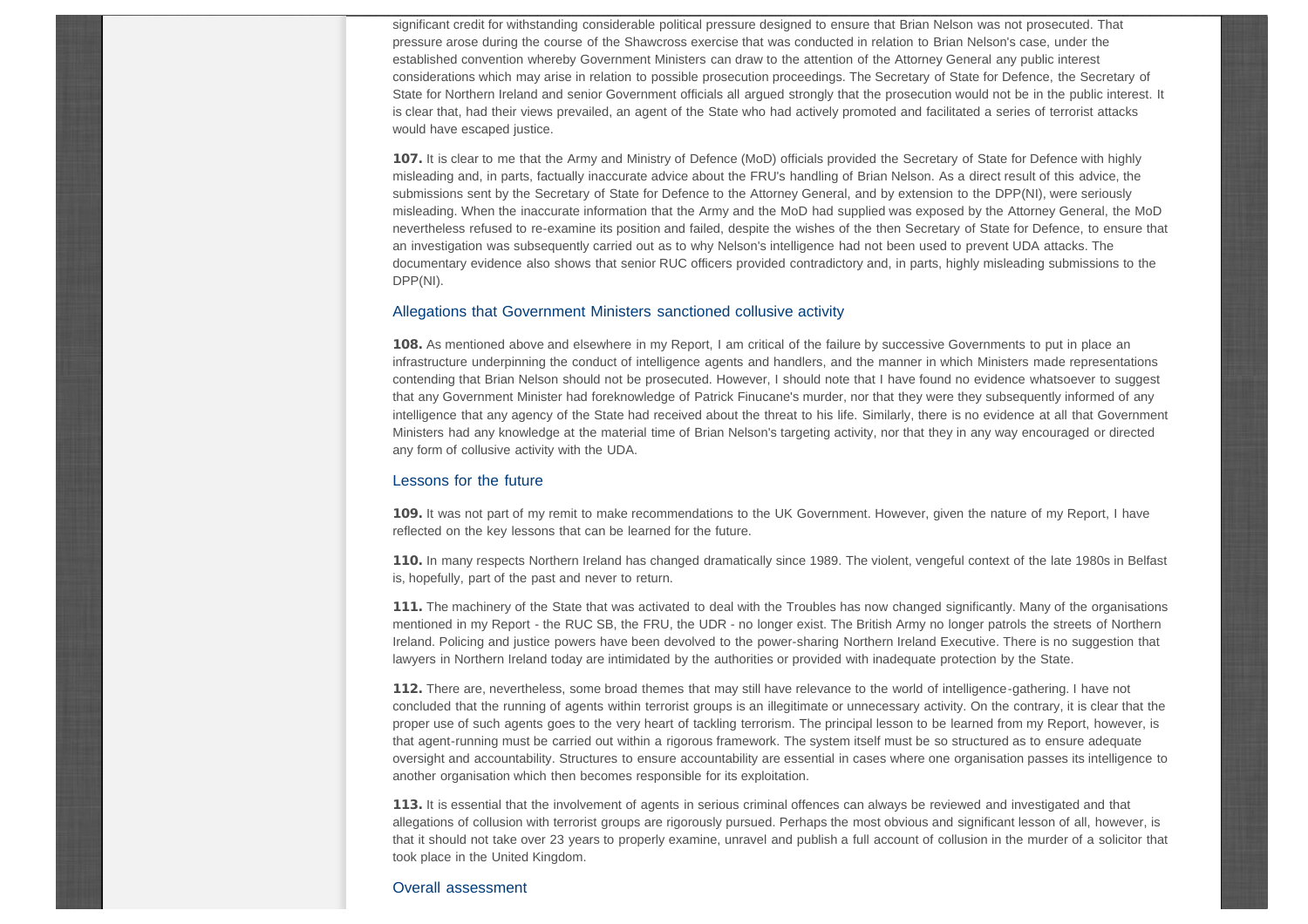114. In establishing this Review, the Government accepted that there had been collusion in the murder of Patrick Finucane, and indeed apologised for this. In analysing what is meant by collusion, I preferred to adopt the narrower definition used by Lord MacLean in the Billy Wright Inquiry Report, rather than the one adopted by Justice Cory in his Collusion Inquiry Report. Nevertheless, even by reference to that narrower definition, it is clear for the reasons I outline in this Report that the threshold for a finding of collusion is met in this case.

115. Overall, I am left in significant doubt as to whether Patrick Finucane would have been murdered by the UDA in February 1989 had it not been for the different strands of involvement by elements of the State. The significance is not so much, as Sir John Stevens concluded in 2003, that the murder could have been prevented, though I entirely concur with this finding. The real importance, in my view, is that a series of positive actions by employees of the State actively furthered and facilitated his murder and that, in the aftermath of the murder, there was a relentless attempt to defeat the ends of justice.

116. My Review of the evidence relating to Patrick Finucane's case has left me in no doubt that agents of the State were involved in carrying out serious violations of human rights up to and including murder. However, despite the different strands of involvement by elements of the State, I am satisfied that they were not linked to an over-arching State conspiracy to murder Patrick Finucane. Nevertheless, each of the facets of the collusion that were manifest in his case - the passage of information from members of the security forces to the UDA, the failure to act on threat intelligence, the participation of State agents in the murder and the subsequent failure to investigate and arrest key members of the West Belfast UDA - can each be explained by the wider thematic issues which I have examined as part of this Review.

117. In spite of the gravity of my findings, I must also stress that it would be a serious mistake for this Report to be used to promote or reinforce a particular narrative of any of the groups involved in the Troubles in Northern Ireland. My remit has, by its nature, involved only an examination of the actions of the British State and its agents, and loyalist terrorist organisations. I have no doubt, however, that PIRA was the single greatest source of violence during this period and that a holistic account of events of the late 1980s in Northern Ireland would reveal the full calculating brutality of that terrorist group. The abiding impression of this period in Northern Ireland must be of an extremely dark and violent time in which a lawyer could so callously and tragically be murdered as a result of discharging his professional legal duties.

[Back to top](#page-0-1)

© Crown Copyright 2012

[Contact Us](http://www.patfinucanereview.org/page/contact-us.html) [Disclaimer](http://www.patfinucanereview.org/page/disclaimer.html)